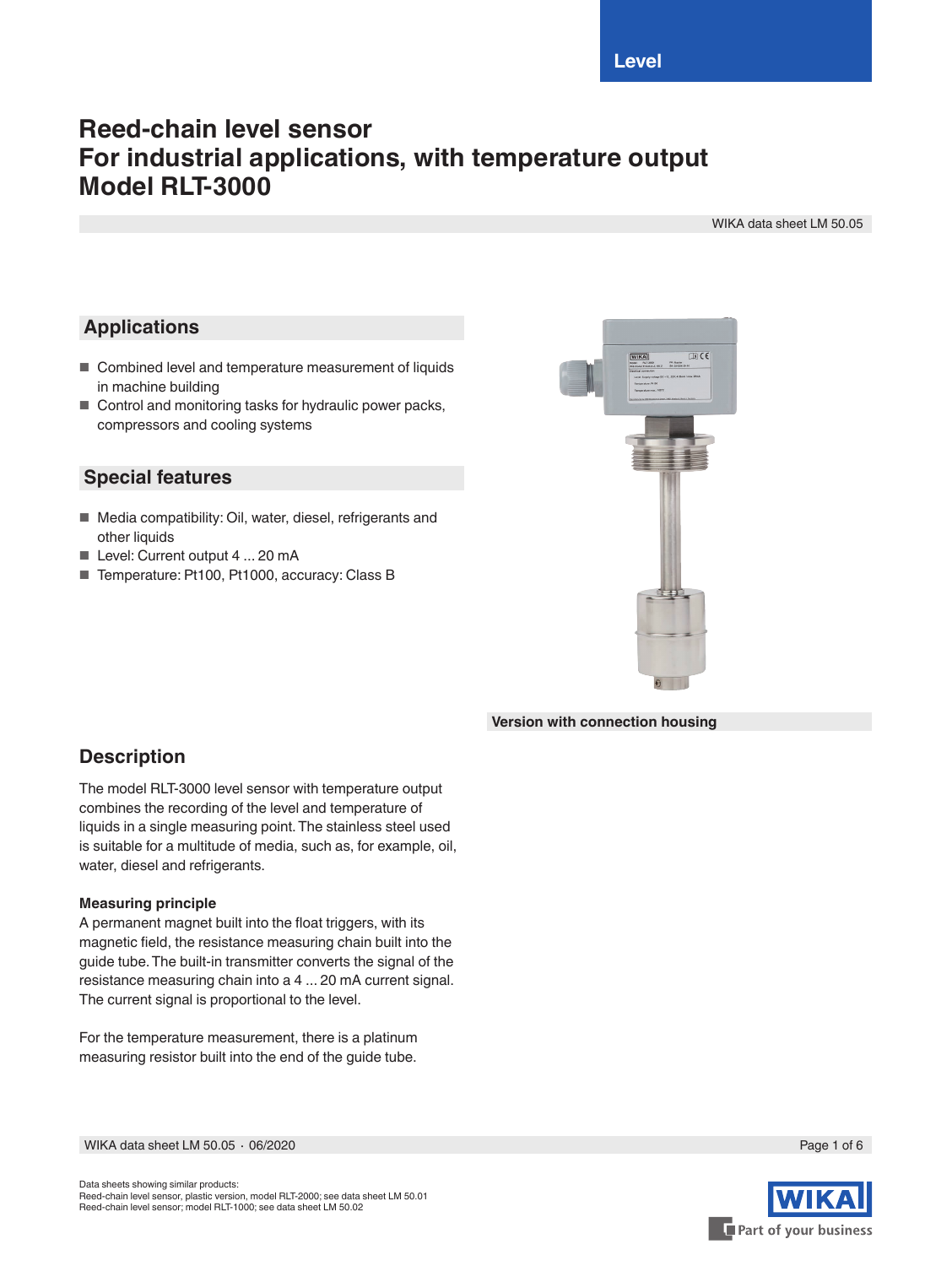# **Specifications**

| Level sensor,<br>model RLT-3000 | Level                                                                                                                                                                                                                                                     | <b>Temperature</b>                             |
|---------------------------------|-----------------------------------------------------------------------------------------------------------------------------------------------------------------------------------------------------------------------------------------------------------|------------------------------------------------|
| <b>Measuring principle</b>      | Reed-chain technology with optional analogue amplifier                                                                                                                                                                                                    | Pt100 or Pt1000 measuring resistor             |
| <b>Measuring range</b>          | The measuring range M is determined from the selected<br>guide tube length L and the position of the 100 % mark.<br>For dimensions see drawing                                                                                                            | Pt100<br>■ Pt1000                              |
| Guide tube length L             | 150  1,500 mm [6  59 in], greater lengths on request                                                                                                                                                                                                      |                                                |
| <b>Output signal</b>            | Current output, 4  20 mA, 2-wire<br>Power supply: DC 12  32 V<br>Load in $\Omega$ : $\leq$ (power supply - 12 V) / 0.02 A                                                                                                                                 | $\blacksquare$ Pt100, 2-wire<br>Pt1000, 2-wire |
| <b>Accuracy</b>                 | 24 mm $[0.9 \text{ in}]$ <sup>1)</sup><br><b>12 mm [0.5 in]</b> <sup>2)</sup><br><b>10 mm [0.4 in]</b> $^{3)}$<br>6 mm $[0.2 \text{ in}]^{2}$<br>3 mm $[0.1 \text{ in}]^{2}$<br>For reed-chain technology, the accuracy corresponds to<br>the resolution. | Class B per DIN EN 60751                       |
| <b>Mounting position</b>        | Vertical $\pm 30^\circ$                                                                                                                                                                                                                                   |                                                |
| <b>Process connection</b>       | G 1, installation from outside<br>$\Box$ G 1 1/ <sub>2</sub> , installation from outside<br>G 2, installation from outside<br>Flange DN 50, form B per DIN 2527/EN 1092, PN 16, installation from outside                                                 |                                                |
| <b>Material</b>                 |                                                                                                                                                                                                                                                           |                                                |
| Wetted                          | Process connection, guide tube: Stainless steel 1.4571 (316 Ti)<br>Float: See table on page 3                                                                                                                                                             |                                                |
| Non-wetted                      | Case: Stainless steel 1.4571 (316Ti)<br>Electrical connection: See table below                                                                                                                                                                            |                                                |
| <b>Permissible temperatures</b> |                                                                                                                                                                                                                                                           |                                                |
| Medium                          | $-30+100$ °C $[-22+212$ °F]                                                                                                                                                                                                                               |                                                |
| Ambient                         | $-30+80 °C [-22+176 °F]$                                                                                                                                                                                                                                  |                                                |
| Storage                         | $-30+80$ °C [-22  +176 °F]                                                                                                                                                                                                                                |                                                |

| <b>Electrical connections</b>              | Ingress protection | l Material               |
|--------------------------------------------|--------------------|--------------------------|
| "Standard" connection housing              | <b>IP66</b>        | $\blacksquare$ Aluminium |
| Dimensions: $75 \times 80 \times 57$ mm    |                    | ■ Glands from polyamide  |
| $[3.0 \times 3.1 \times 2.2]$ in           |                    | $\blacksquare$ Brass     |
| For cable diameter: 5  10 mm [0.2  0.4 in] |                    | ■ Stainless steel        |

1) Not with float diameter 30 mm [1.2 in] or 25 mm [1.0 in] 2) Not with float diameter 30 mm [1.2 in] 3) Only with float diameter 30 mm [1.2 in]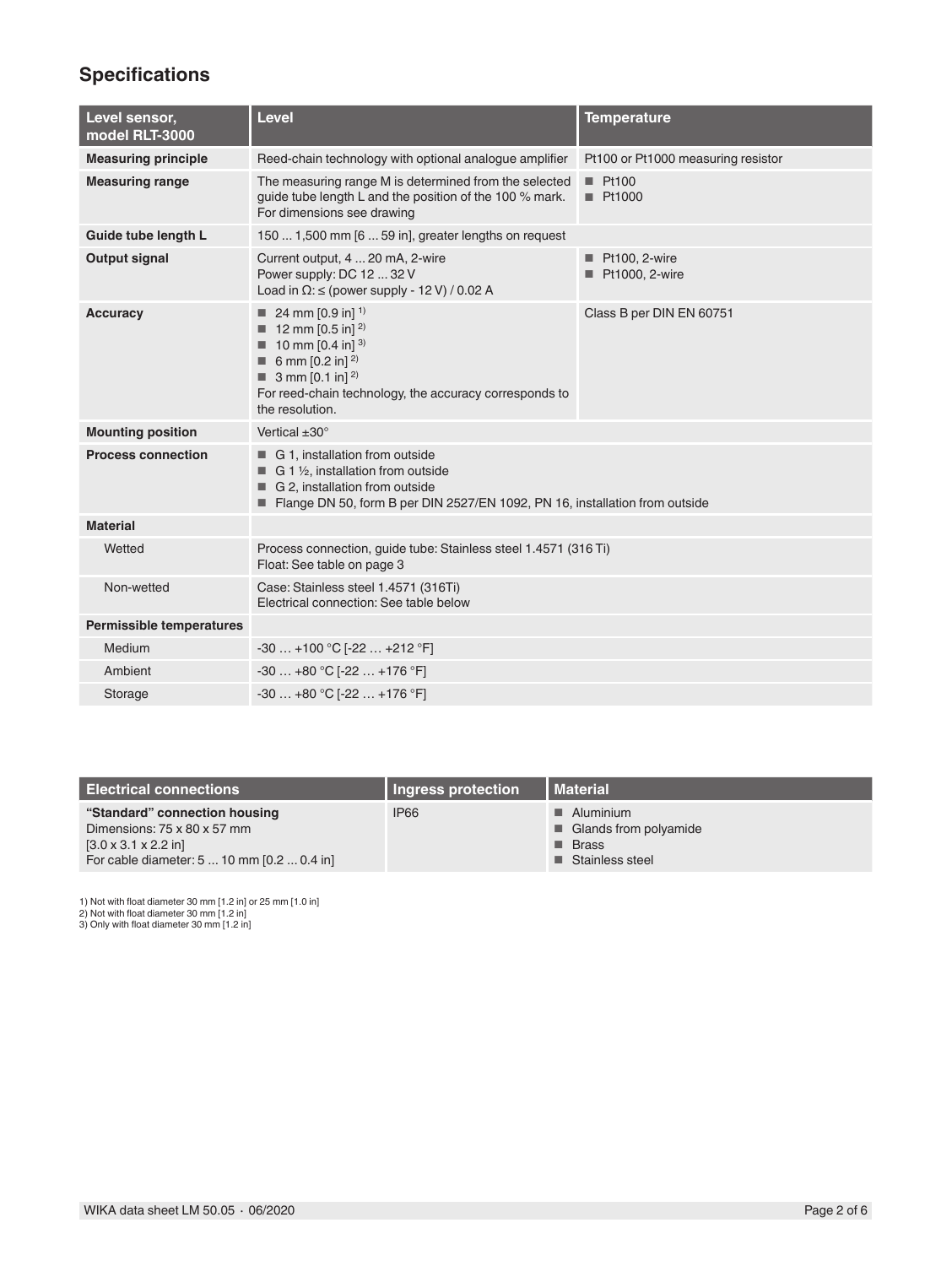| <b>Float</b> | <b>Form</b>    | <b>Outer</b><br>diameter $\varnothing$ D | <b>Height H</b> | <b>Operating</b><br>pressure    | <b>Medium</b><br>temperature          | <b>Density</b>                                                | <b>Material</b>   |
|--------------|----------------|------------------------------------------|-----------------|---------------------------------|---------------------------------------|---------------------------------------------------------------|-------------------|
|              | Cylinder $1$ ) | 44 mm [1.7 in]                           | 52 mm [2.0 in]  | $\leq 16$ bar<br>$\leq$ 232 psi | ≤ 120 °C<br>$\leq$ 248 °F]            | $\geq$ 750 kg/m <sup>3</sup><br>$[46.8 \text{ lbs/ft}^3]$     | 1.4571<br>(316Ti) |
| 피            | Cylinder $2$ ) | 30 mm [1.2 in]                           | 36 mm [1.4 in]  | $\leq 10$ bar<br>$\leq 145$ psi | $\leq 80^{\circ}$ C<br>$\leq 176$ °F] | $\geq$ 850 kg/m <sup>3</sup><br>$[53.1$ lbs/ft <sup>3</sup> ] | 1.4571<br>(316Ti) |
| ØD           | Cylinder       | 25 mm [1.0 in]                           | 20 mm [0.8 in]  | $\leq$ 16 bar<br>$\leq$ 232 psi | ≤ 80 °C<br>$\leq 176$ °F1             | $\geq$ 750 kg/m <sup>3</sup><br>$[46.8 \text{ lbs/ft}^3]$     | Buna / NBR        |
| 피<br>ØD      | Sphere $3)$    | 52 mm [2.0 in]                           | 52 mm [2.0 in]  | $\leq 40$ bar<br>$\leq 580$ psi | ≤ 120 °C<br>$\leq$ 248 °F]            | $\geq$ 750 kg/m <sup>3</sup><br>$[46.8 \text{ lbs/ft}^3]$     | 1.4571<br>(316Ti) |

1) Not with process connection G 1 2) Guide tube length ≤ 1,000 mm [39.4 in] 3) Not with process connection G 1, G 1 ½

### **Connection diagram**

| <b>Aluminium case</b> |              |                  |        |                    |  |
|-----------------------|--------------|------------------|--------|--------------------|--|
|                       | <b>Level</b> |                  |        | <b>Temperature</b> |  |
|                       |              | 4  20 mA, 2-wire |        | Pt100/Pt1000       |  |
|                       | U+           | Terminal MU005+  | $^{+}$ | Terminal MU004+    |  |
|                       | U-           | Terminal MU005-  | -      | Terminal MU004-    |  |

| <b>Electrical safety</b>    |            |
|-----------------------------|------------|
| Reverse polarity protection | $U+vs. U-$ |
| Insulation voltage          | DC 1,500 V |
| Overvoltage protection      | DC 40 V    |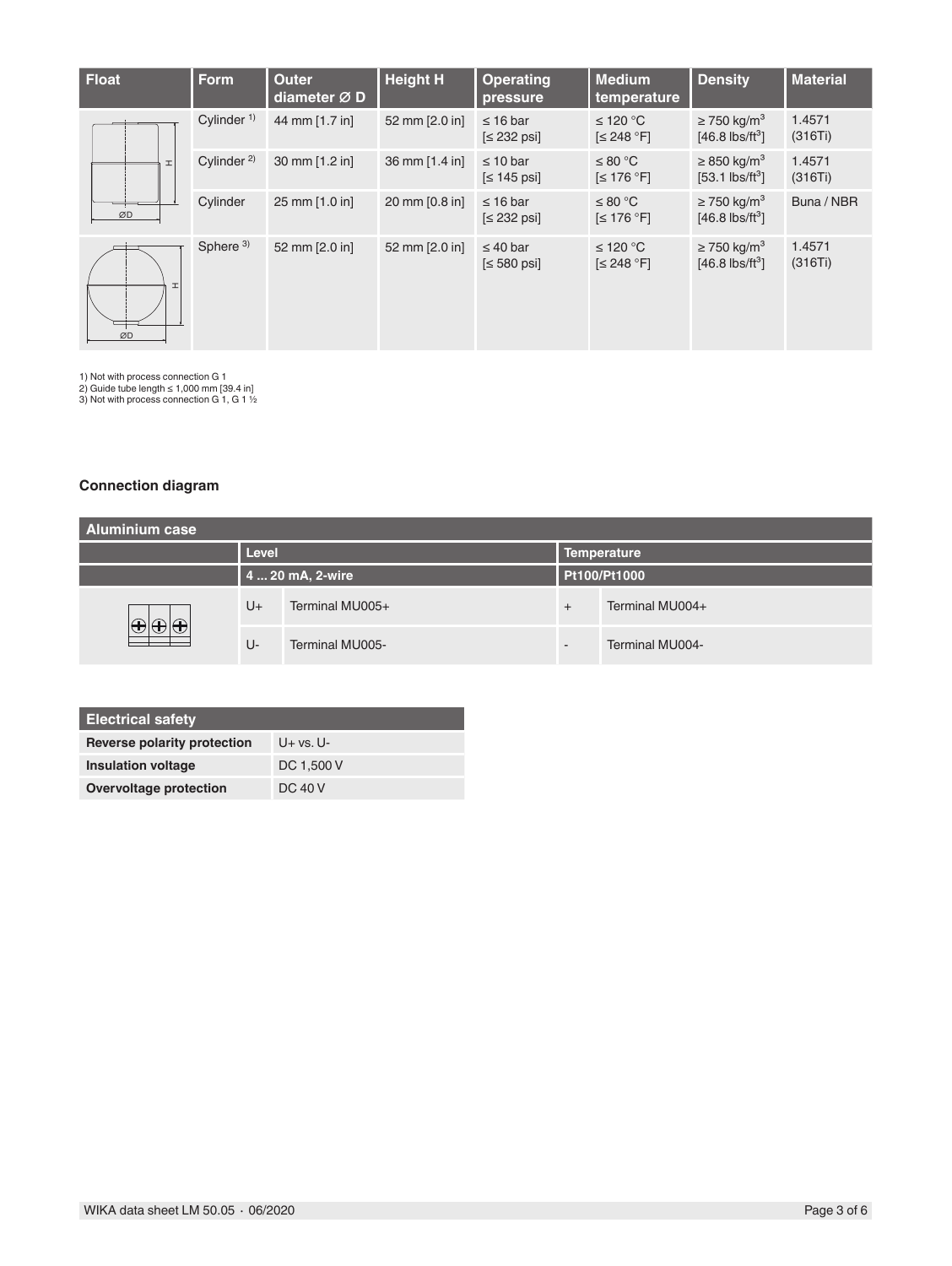## **Dimensions in mm [in]**

with "standard" connection housing



#### Legend

- L Guide tube length
- M Measuring range<br>X Distance sealing
- Distance sealing face to 100 % mark  $(X \geq 0)$  dead band  $\overline{T}$  in mm [in] (from sealing edge))
- T Dead band (pipe end)
- T1 Dead band (from sealing edge)

#### **Dead band T1 in mm [inch] (from sealing edge)**

| <b>Process connection</b>        | Outer diameter float Ø D |                  |                          |                              |
|----------------------------------|--------------------------|------------------|--------------------------|------------------------------|
|                                  | Ø 30 mm [1.2 in]         | Ø 44 mm [1.7 in] | Ø 52 mm [2.0 in]         | $\varnothing$ 25 mm [1.0 in] |
| G 1 (from outside)               | 35 mm [1.4 in]           | -                | -                        |                              |
| $G_1 \frac{1}{2}$ (from outside) | 35 mm [1.4 in]           | 45 mm [1.8 in]   | $\overline{\phantom{a}}$ | 25 mm [1.0 in]               |
| G 2 (from outside)               | 40 mm [1.6 in]           | 50 mm [2.0 in]   | 50 mm [2.0 in]           | 25 mm [1.0 in]               |
| Flange (from outside)            | 20 mm [0.8 in]           | 30 mm [1.2 in]   | 30 mm [1.2 in]           | $5 \text{ mm}$ [0.2 in]      |

#### **Dead band T in mm [inch] (pipe end)**

| Dead band | Outer diameter float $\varnothing$ D |                                    |                                    |                                    |
|-----------|--------------------------------------|------------------------------------|------------------------------------|------------------------------------|
|           | $\varnothing$ 30 mm [1.2 in]         | $\vert \varnothing$ 44 mm [1.7 in] | $\vert \varnothing 52$ mm [2.0 in] | $\vert \varnothing$ 25 mm [1.0 in] |
|           | 35 mm $[1.4 \text{ in}]$             | 45 mm [1.8 in]                     | 45 mm [1.8 in]                     | 45 mm [1.8 in]                     |

#### **Float stop at guide tube end**

■ Adjusting collar, for medium temperature ≤ 80 °C [≤ 176 °F]

■ Pipe clamp, for medium temperature > 80 °C [> 176 °F]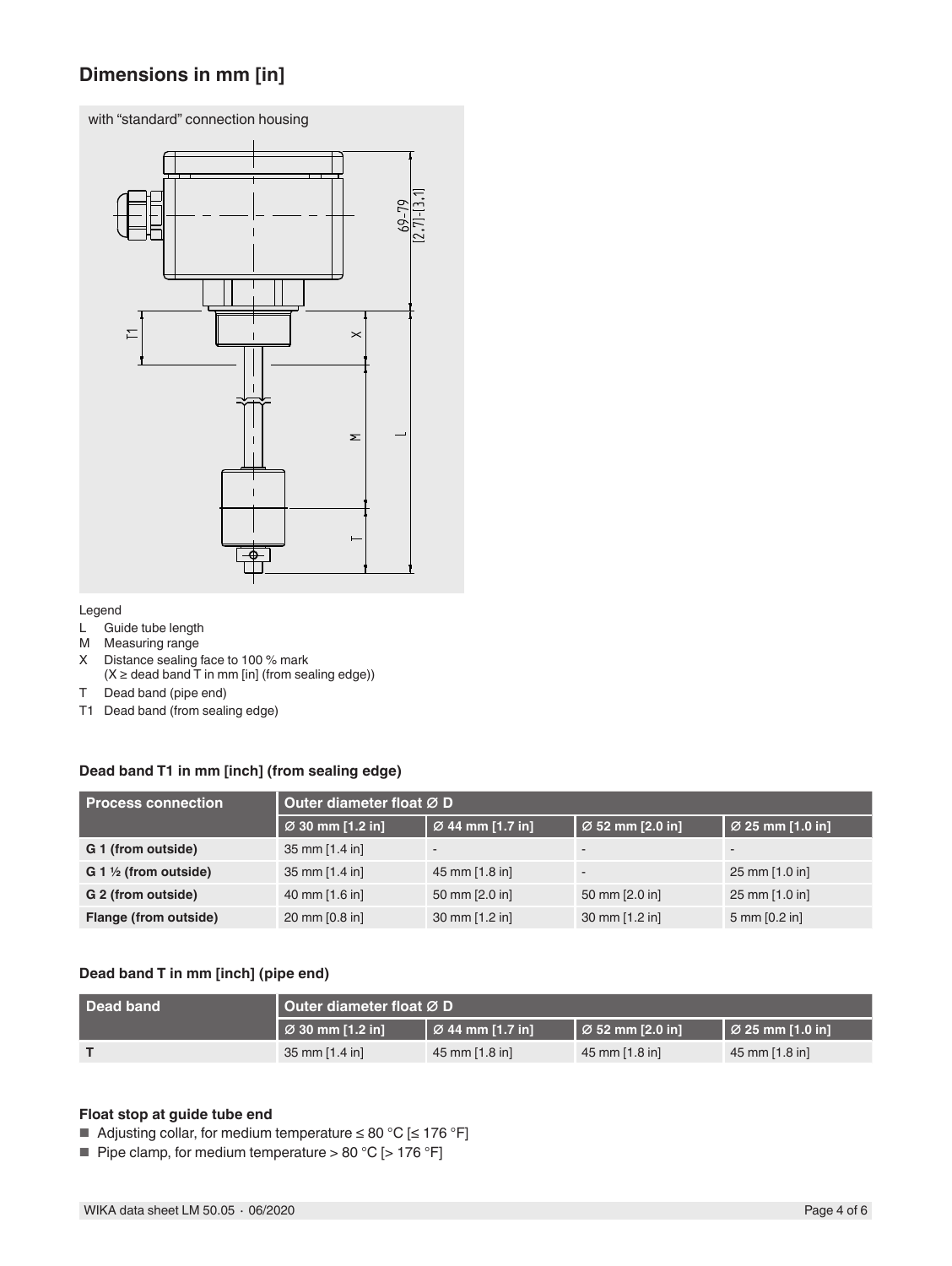### **Process connection**





| G                |                 | <b>Spanner width</b> |
|------------------|-----------------|----------------------|
| G <sub>1</sub>   | 16 mm [0.63 in] | 41 mm [1.6 in]       |
| $G_1\frac{1}{2}$ | 18 mm [0.71 in] | 30 mm [1.2 in]       |
| G <sub>2</sub>   | 20 mm [0.79 in] | 36 mm [1.4 in]       |

#### Flange

DN 50, form B per EN 1092-1 (DIN 2527), PN 16



## **Approvals**

| Logo    | Description                                                                                                                                                                              | Country        |
|---------|------------------------------------------------------------------------------------------------------------------------------------------------------------------------------------------|----------------|
| $C \in$ | EU declaration of conformity<br>$\blacksquare$ EMC directive<br>EN 61326 emission (group 1, class B) and interference immunity (industrial application)<br>$\blacksquare$ RoHS directive | European Union |

## **Manufacturer's information and certificates**

| <b>Logo</b> | Description                 |
|-------------|-----------------------------|
|             | <b>China RoHS directive</b> |

Approvals and certificates, see website